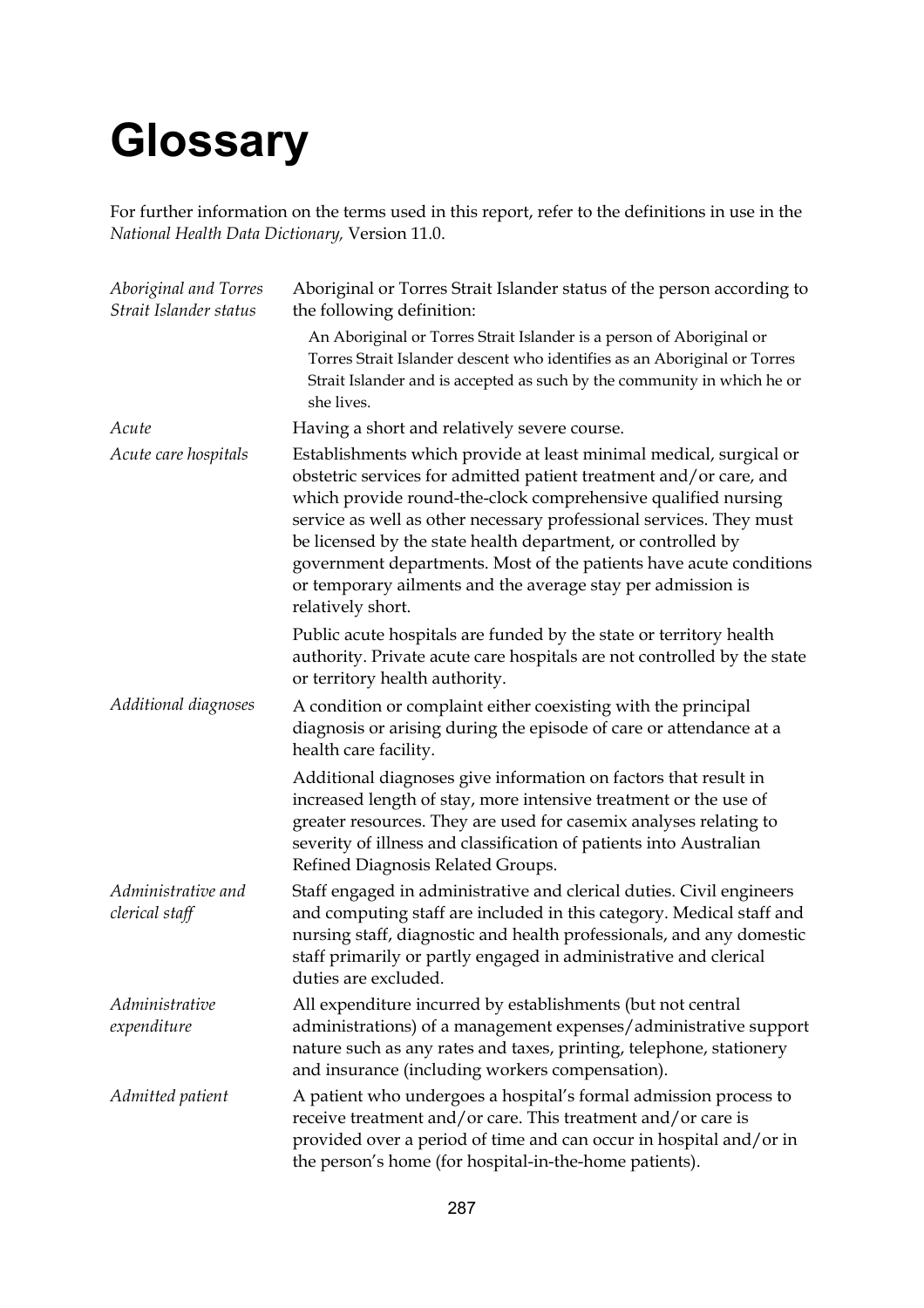| Ambulatory care                                             | Care provided to hospital patients who are not admitted to the<br>hospital, such as patients of emergency departments and outpatient<br>clinics. The term is also used to refer to care provided to patients of<br>community-based (non-hospital) health care services.                                                                                                                                                                                                                                                                                                   |
|-------------------------------------------------------------|---------------------------------------------------------------------------------------------------------------------------------------------------------------------------------------------------------------------------------------------------------------------------------------------------------------------------------------------------------------------------------------------------------------------------------------------------------------------------------------------------------------------------------------------------------------------------|
| Ambulatory-equivalent<br>separation                         | A separation that could be considered to be equivalent to<br>ambulatory (non-admitted) mental health care. Defined by<br>excluding those separations that involved ECT, general anaesthesia<br>or other procedures unlikely to be undertaken by ambulatory mental<br>health care services, and those separations that had a mode of<br>separation or admission of death, care type change, left against<br>medical advice or transfer.                                                                                                                                    |
| Area of usual residence                                     | Geographic location of usual residence of the person.                                                                                                                                                                                                                                                                                                                                                                                                                                                                                                                     |
|                                                             | The location is included in the National Hospital Morbidity<br>Database in Statistical Local Area format but aggregated to<br>Remoteness Areas for this report.                                                                                                                                                                                                                                                                                                                                                                                                           |
| Australian Refined<br>Diagnosis Related<br>Groups (AR-DRGs) | A patient classification scheme which provides a means of relating<br>the number and types of patients treated in a hospital to the<br>resources required by the hospital. Diagnosis Related Groups<br>provide a summary of the varied reasons for hospitalisation and the<br>complexity of cases a hospital treats. Moreover, as a framework for<br>describing the products of a hospital (that is, patients receiving<br>services), they allow meaningful comparisons of hospitals' efficiency<br>and effectiveness under alternative systems of health care provision. |
| Available beds                                              | Beds immediately available for use by admitted patients or residents<br>as required. This term includes occupied and unoccupied beds.                                                                                                                                                                                                                                                                                                                                                                                                                                     |
| Average length of stay<br>(ALOS)                            | The average number of patient-days for admitted-patient overnight<br>separations.                                                                                                                                                                                                                                                                                                                                                                                                                                                                                         |
| Care type                                                   | The care type defines the overall nature of a clinical service provided<br>to an admitted patient during an episode of care (admitted care), or<br>the type of service provided by the hospital for boarders or<br>posthumous organ procurement (other care).                                                                                                                                                                                                                                                                                                             |
|                                                             | Acute care is care in which the clinical intent or treatment goal is to<br>manage labour (obstetric); cure illness or provide definitive<br>treatment of injury; perform surgery; relieve symptoms of illness or<br>injury (excluding palliative care); reduce severity of an illness or<br>injury; protect against exacerbation and/or complication of an<br>illness and/or injury which could threaten life or normal function;<br>and/or perform diagnostic or therapeutic procedures.                                                                                 |
|                                                             | Rehabilitation care is care in which the clinical intent or treatment goal<br>is to improve the functional status of a patient with an impairment,<br>disability or handicap. It is usually evidenced by a multidisciplinary<br>rehabilitation plan comprising negotiated goals and indicative time<br>frames which are evaluated by a periodic assessment using a<br>recognised functional assessment measure.                                                                                                                                                           |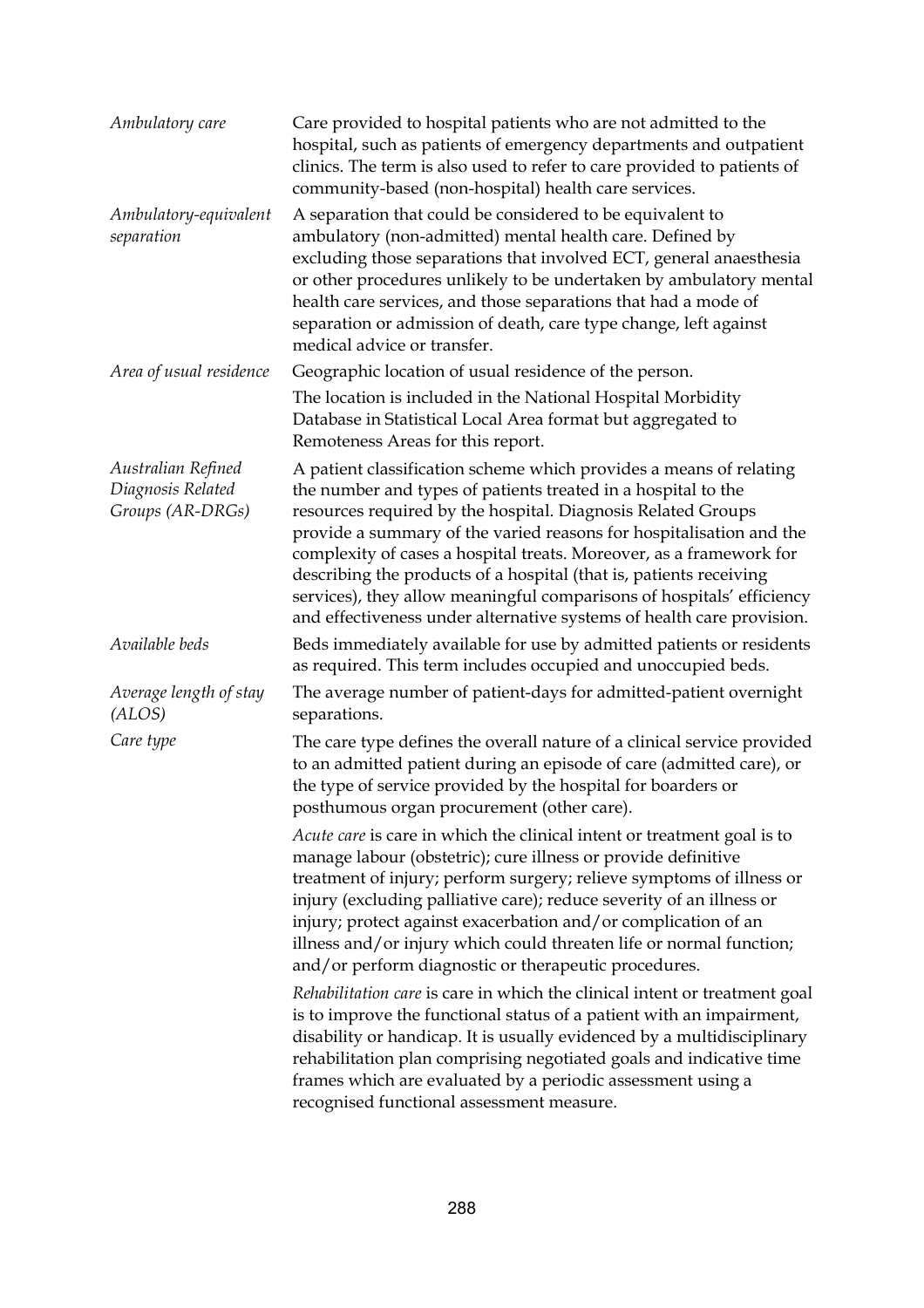|                                               | Psychogeriatric care is care in which the clinical intent or treatment<br>goal is improvement in health, modification of symptoms and<br>enhancement in function, behaviour and/or quality of life for a<br>patient with an age-related organic brain impairment with<br>significant behavioural or late-onset psychiatric disturbance or a<br>physical condition accompanied by severe psychiatric or<br>behavioural disturbance. The care is usually evidenced by multi-<br>disciplinary management and regular assessments against a<br>management plan that is working towards negotiated goals within<br>indicative time frames. |
|-----------------------------------------------|---------------------------------------------------------------------------------------------------------------------------------------------------------------------------------------------------------------------------------------------------------------------------------------------------------------------------------------------------------------------------------------------------------------------------------------------------------------------------------------------------------------------------------------------------------------------------------------------------------------------------------------|
|                                               | Maintenance care is care in which the clinical intent or treatment goal<br>is prevention of deterioration in the functional and current health<br>status of a patient with a disability or severe level of functional<br>impairment. Following assessment or treatment, the patient does not<br>require further complex assessment or stabilisation, but requires care<br>over an indefinite period. This care includes that provided to a<br>patient who would normally receive care in another setting, e.g. at<br>home or in a nursing home by a relative or carer, that is unavailable<br>in the short term.                      |
|                                               | Other care types include Palliative care, Geriatric evaluation and<br>management, Newborn care, Organ procurement posthumous and<br>Hospital boarders.                                                                                                                                                                                                                                                                                                                                                                                                                                                                                |
| Community mental<br>health care               | Care which involves specialised public mental health services<br>dedicated to the assessment, treatment, rehabilitation and care of<br>non-admitted patients and clients. This excludes specialised mental<br>health care services for admitted patients, support services that are<br>not specialised mental health care services, any services provided by<br>non-government organisations, and any residential care services that<br>are not staffed 24 hours per day.                                                                                                                                                             |
| Community mental<br>health establishment      | Establishment that delivers specialised ambulatory mental health<br>services, in hospitals, community-based settings, or in residential<br>care.                                                                                                                                                                                                                                                                                                                                                                                                                                                                                      |
| Comorbidity                                   | When a person has two or more health problems at the same time.                                                                                                                                                                                                                                                                                                                                                                                                                                                                                                                                                                       |
| Country of birth                              | The country in which the person was born.                                                                                                                                                                                                                                                                                                                                                                                                                                                                                                                                                                                             |
|                                               | The category 'Other English-speaking country' includes United<br>Kingdom, Ireland, New Zealand, South Africa, United States of<br>America and Canada. All other countries, apart from Australia, are<br>included in the 'Non-English-speaking' category.                                                                                                                                                                                                                                                                                                                                                                              |
| Diagnostic and allied<br>health professionals | Qualified staff (other than qualified medical and nursing staff)<br>engaged in duties of a diagnostic, professional or technical nature<br>(but also including diagnostic and health professionals whose duties<br>are primarily or partly of an administrative nature). This category<br>includes all allied health professionals and laboratory technicians<br>but excludes civil engineers and computing staff.                                                                                                                                                                                                                    |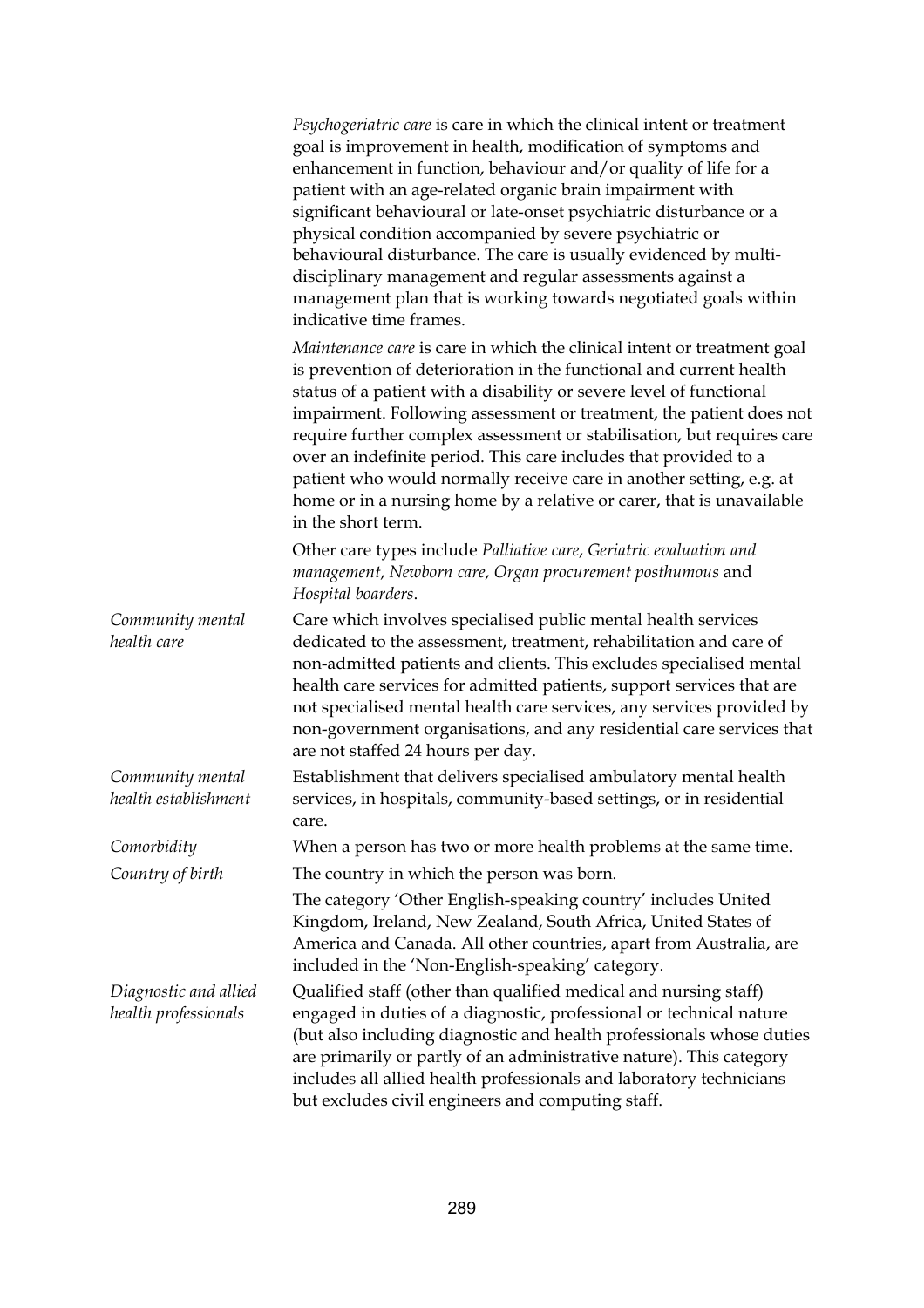| Domestic and other staff            | Staff engaged in the provision of food and cleaning services. They<br>include domestic staff, such as food services managers, engaged<br>mainly in administrative duties. This category also includes all staff<br>not elsewhere included (mainly maintenance staff, tradespersons<br>and gardening staff).                                                                                                                                                                                     |
|-------------------------------------|-------------------------------------------------------------------------------------------------------------------------------------------------------------------------------------------------------------------------------------------------------------------------------------------------------------------------------------------------------------------------------------------------------------------------------------------------------------------------------------------------|
| Domestic services<br>expenditure    | The costs of all domestic services including electricity, other fuel and<br>power, domestic services for staff, accommodation, and kitchen<br>expenses but not including salaries and wages, food costs or<br>equipment replacement and repair costs.                                                                                                                                                                                                                                           |
| Drug supplies<br>expenditure        | The cost of all drugs including the cost of containers.                                                                                                                                                                                                                                                                                                                                                                                                                                         |
| Encounter                           | Any professional interchange between a patient and a general<br>practitioner.                                                                                                                                                                                                                                                                                                                                                                                                                   |
| Enrolled nurses                     | Second-level nurses who are enrolled in all states and territories<br>except Victoria where they are registered by the state registration<br>board to practise in this capacity. The category includes general<br>enrolled nurses and specialist enrolled nurses (e.g. mothercraft<br>nurses in some states and territories).                                                                                                                                                                   |
| Episode of admitted<br>patient care | The period of admitted-patient care between a formal or statistical<br>admission and a formal or statistical separation, characterised by<br>only one care type.                                                                                                                                                                                                                                                                                                                                |
|                                     | It may correspond to a patient's entire hospital stay, or the hospital<br>stay may be divided into separate episodes of care of different types.<br>See Separation.                                                                                                                                                                                                                                                                                                                             |
| External cause                      | Environmental event, circumstance and/or condition as the cause of<br>injury, poisoning and other adverse effect.                                                                                                                                                                                                                                                                                                                                                                               |
| Food supplies<br>expenditure        | The cost of all food and beverages but not including kitchen<br>expenses such as utensils, cleaning materials, cutlery and crockery.                                                                                                                                                                                                                                                                                                                                                            |
| Full-time-equivalent<br>staff       | Full-time-equivalent units are on-job hours paid for (including<br>overtime) and hours of paid leave of any type for a staff member (or<br>contract employee where applicable) divided by the number of<br>ordinary time hours normally paid for a full-time staff member<br>when on the job (or contact employee where applicable) under the<br>relevant award or agreement for the staff member (or contract<br>employee occupation where applicable). Hours of unpaid leave are<br>excluded. |
| Hospital type                       | Distinguishes public acute hospitals, public psychiatric hospitals,<br>and private hospitals.                                                                                                                                                                                                                                                                                                                                                                                                   |
| ICD-10-AM                           | See International Classification of Diseases.                                                                                                                                                                                                                                                                                                                                                                                                                                                   |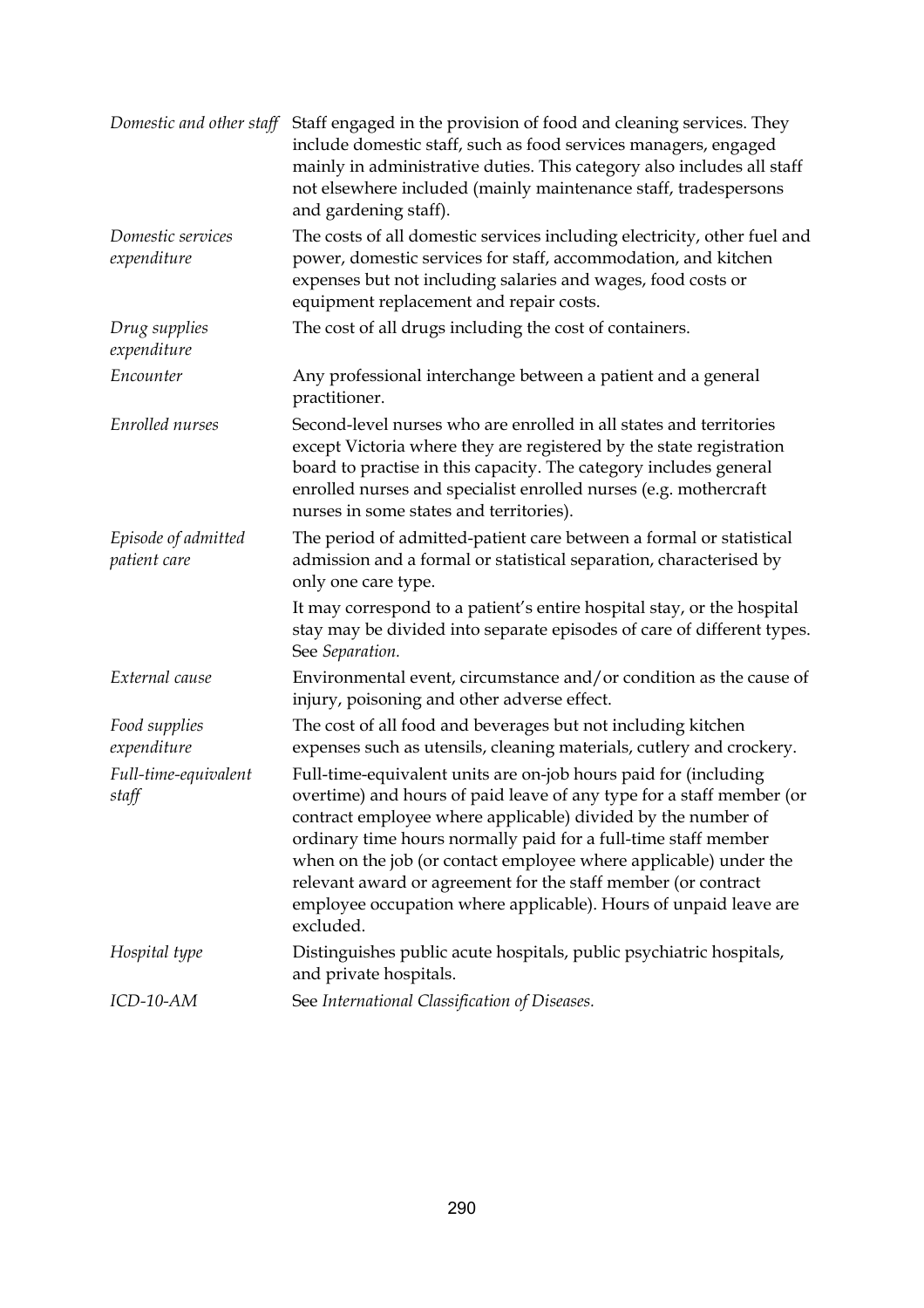| Indigenous status                    | Indigenous status is a measure of whether a person identifies as<br>being of Aboriginal or Torres Strait Islander origin. This is in accord<br>with the first two of three components of the Commonwealth<br>definition below:                                                                                                                                                                         |
|--------------------------------------|--------------------------------------------------------------------------------------------------------------------------------------------------------------------------------------------------------------------------------------------------------------------------------------------------------------------------------------------------------------------------------------------------------|
|                                      | There are three components to the Commonwealth definition:<br>- descent;                                                                                                                                                                                                                                                                                                                               |
|                                      | - self-identification; and                                                                                                                                                                                                                                                                                                                                                                             |
|                                      | - community acceptance.                                                                                                                                                                                                                                                                                                                                                                                |
|                                      | In practice, it is not feasible to collect information on the community<br>acceptance part of this definition in general purpose statistical and<br>administrative collections and therefore standard questions on<br>Indigenous status relate to descent and self-identification only.                                                                                                                |
| <i>International</i>                 | The World Health Organization's internationally accepted                                                                                                                                                                                                                                                                                                                                               |
| Classification of<br><b>Diseases</b> | classification of diseases and related health problems. The 10 <sup>th</sup><br>Revision, Australian Modifications (ICD-10-AM) is currently in use<br>in Australian hospitals for admitted patients.                                                                                                                                                                                                   |
| Involuntary mental                   | Involuntary patients are persons who are detained in hospital or                                                                                                                                                                                                                                                                                                                                       |
| health legal status                  | compulsorily treated in the community under mental health<br>legislation for the purpose of assessment or provision of appropriate<br>treatment or care.                                                                                                                                                                                                                                               |
| Marital status                       | Current marital status of the person.                                                                                                                                                                                                                                                                                                                                                                  |
| Medical and surgical                 | The cost of all consumables of a medical or surgical nature                                                                                                                                                                                                                                                                                                                                            |
| supplies expenditure                 | (excluding drug supplies) but not including expenditure on<br>equipment repairs.                                                                                                                                                                                                                                                                                                                       |
| Medical officer                      | Medical officers employed by the hospital on a full-time or part-time<br>salaried basis. This excludes visiting medical officers engaged on an<br>honorary, sessional or fee-for-service basis. It includes salaried<br>medical officers who are engaged in administrative duties regardless<br>of the extent of that engagement (for example, clinical<br>superintendent and medical superintendent). |
| Mental disorder                      | Disturbance of mood or thought that can affect behaviour and<br>distress the person and those around them, so the person cannot<br>function normally.                                                                                                                                                                                                                                                  |
| Mental health legal<br>status        | Whether a person is treated on an involuntary basis under the<br>relevant state or territory mental health legislation, at any time<br>during an episode of care for an admitted patient or treatment of a<br>patient/client by a community-based service during a reporting<br>period.                                                                                                                |
| Mental health nurses                 | Nurses who report that their main area of nursing is mental health.                                                                                                                                                                                                                                                                                                                                    |
| Mental health-related                | A separation is defined as having a mental health-related (principal)                                                                                                                                                                                                                                                                                                                                  |
| (principal) diagnosis                | diagnosis if the principal diagnosis falls within the range of<br>ICD-10-AM diagnosis codes listed in Appendix 3 of Mental Health<br>Services in Australia 2000-01.                                                                                                                                                                                                                                    |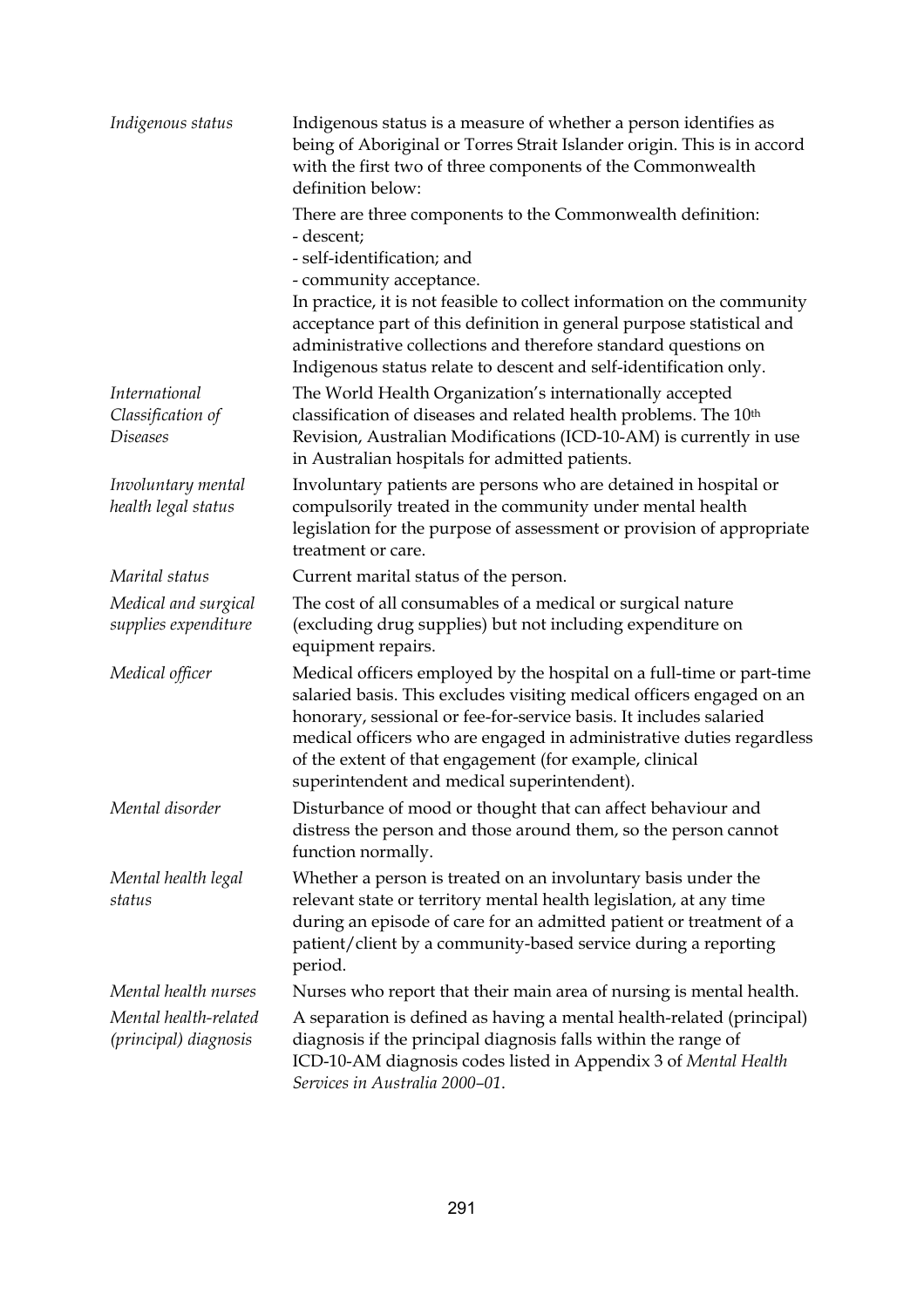| Mental health service<br>contacts           | The provision of a clinically significant service by a specialised<br>mental health service provider(s) for patients/clients, other than<br>those admitted to psychiatric hospitals or designated psychiatric<br>units in acute care hospitals, and those resident in 24 hour staffed<br>specialised residential mental health services, where the nature of<br>the service would normally warrant a dated entry in the clinical<br>record of the patient/client in question. |
|---------------------------------------------|-------------------------------------------------------------------------------------------------------------------------------------------------------------------------------------------------------------------------------------------------------------------------------------------------------------------------------------------------------------------------------------------------------------------------------------------------------------------------------|
| Mode of admission                           | Describes the mechanism by which a person begins an episode of<br>admitted patient care in a hospital.                                                                                                                                                                                                                                                                                                                                                                        |
| Mode of separation                          | Status at separation of person (discharge/transfer/death) and place<br>to which person is released (where applicable) following an episode<br>of admitted patient care.                                                                                                                                                                                                                                                                                                       |
| National Mental Health<br>Strategy          | See Box 2.1, page 14.                                                                                                                                                                                                                                                                                                                                                                                                                                                         |
| Non-admitted patient<br>occasion of service | Occurs when a patient attends a functional unit of the health service<br>establishment for the purpose of receiving services such as<br>examination, consultation and treatment, but is not admitted.<br>A visit for administrative purposes is not an occasion of service.                                                                                                                                                                                                   |
| Non-admitted patient                        | A hospital patient who does not undergo a hospital's formal<br>admission process. There are three categories of non-admitted<br>patient: Emergency Department patient; outpatient; other non-<br>admitted patient (treated by hospital employees off the hospital site<br>- includes community/outreach services).                                                                                                                                                            |
| Non-ambulatory-<br>equivalent               | Separations not considered to be equivalent to ambulatory care. See<br>Ambulatory-equivalent separation.                                                                                                                                                                                                                                                                                                                                                                      |
| Non-salary expenditure                      | Total expenditure related to non-salary operating items.                                                                                                                                                                                                                                                                                                                                                                                                                      |
| Not published (n.p.)                        | Not available for separate publication but included in the totals<br>where applicable. Most of the data that are not published relate to<br>private hospitals in Tasmania, Australian Capital Territory and<br>Northern Territory. These data have not been published for<br>confidentiality reasons.                                                                                                                                                                         |
| Other personal care staff                   | This category includes attendants, assistants or home assistants,<br>home companions, family aides, ward helpers, wardspersons,<br>orderlies, ward assistants and nursing assistants engaged primarily<br>in the provision of personal care to patients or residents, who are not<br>formally qualified or undergoing training in nursing or allied health<br>professions.                                                                                                    |
| Other recurrent                             | Other payments are all other recurrent expenditure not included                                                                                                                                                                                                                                                                                                                                                                                                               |
| expenditure                                 | elsewhere in any of the recurrent expenditure categories.                                                                                                                                                                                                                                                                                                                                                                                                                     |
| Other revenue                               | All other revenue received by the establishment that is not included<br>under patient revenue or recoveries (but not including revenue<br>payments received from state or territory governments). This<br>includes revenue such as investment income from temporarily<br>surplus funds and income from charities, bequests and<br>accommodation provided to visitors.                                                                                                         |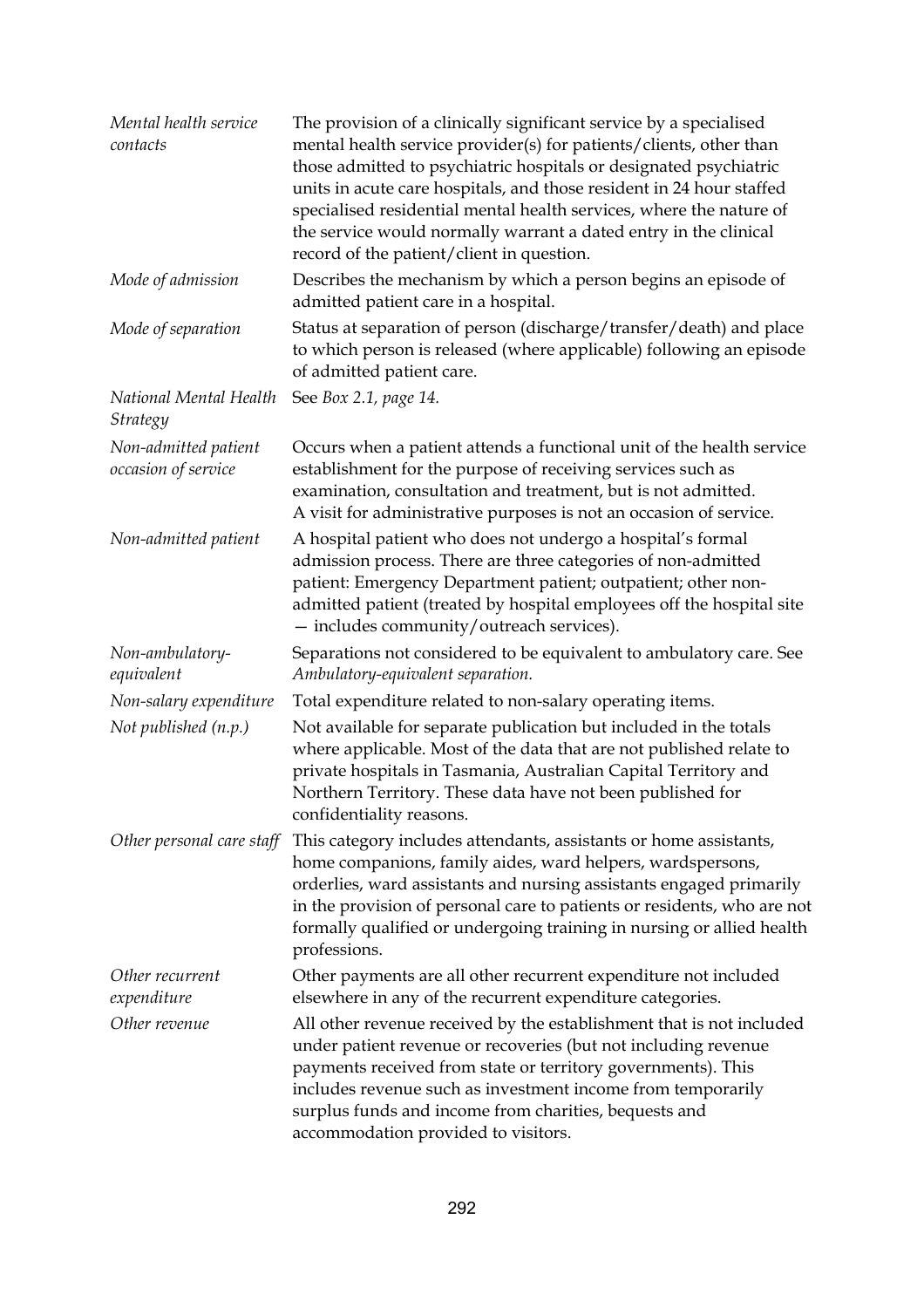| Overnight separation                           | The term used to refer to separations where the patient separates<br>from hospital one or more nights after admission (i.e. who is<br>admitted to and separated from the hospital on different dates). The<br>length of an overnight separation is calculated by subtracting the<br>date the patient is admitted from the date of the separation and<br>deducting total leave days. |
|------------------------------------------------|-------------------------------------------------------------------------------------------------------------------------------------------------------------------------------------------------------------------------------------------------------------------------------------------------------------------------------------------------------------------------------------|
| Patient-days                                   | The number of patient-days is the total number of days for all<br>patients who were admitted for an episode of care and who<br>separated during a specified reference period. See Box 4.1.                                                                                                                                                                                          |
| Patient transport<br>expenditure               | The direct cost of transporting patients excluding salaries and wages<br>of transport staff.                                                                                                                                                                                                                                                                                        |
| Payments to visiting<br>medical officers       | All payments made by a public hospital establishment to visiting<br>medical officers for medical services provided to hospital (public)<br>patients on an honorary, sessionally paid, or fee-for-service basis.                                                                                                                                                                     |
|                                                | A visiting medical officer is a medical practitioner appointed by the<br>hospital board to provide medical services for hospital (public)<br>patients on an honorary, sessionally paid, or fee-for-service basis.<br>This category includes the same Australian Standard Classification<br>of Occupations codes as the salaried medical officers category.                          |
| <b>Pharmaceutical Benefits</b><br>Scheme (PBS) | A national, government-funded scheme that subsidises the cost of a<br>wide range of pharmaceutical drugs, and that covers all Australians<br>to help them afford standard medications.                                                                                                                                                                                              |
| Previous specialised<br>treatment              | Whether the patient has had a previous admission or service contact<br>for treatment in the speciality area within which treatment is now<br>being provided.                                                                                                                                                                                                                        |
|                                                | For this report, the speciality area referred to is specialised<br>psychiatric care.                                                                                                                                                                                                                                                                                                |
| Primary disability                             | The disability category identified by service users or carers in the<br>CSTDA NMDS as the disability most affecting their everyday life.                                                                                                                                                                                                                                            |
| Principal diagnosis                            | The diagnosis established after study to be chiefly responsible for<br>occasioning the patient's episode of admitted patient care in hospital<br>(or attendance at the health care facility).                                                                                                                                                                                       |
| Private hospital                               | Privately owned and operated hospital, catering for patients who are<br>treated by a doctor of their own choice. Patients are charged fees for<br>accommodation and other services provided by the hospital and<br>relevant medical and paramedical practitioners. Acute and<br>psychiatric hospitals are included.                                                                 |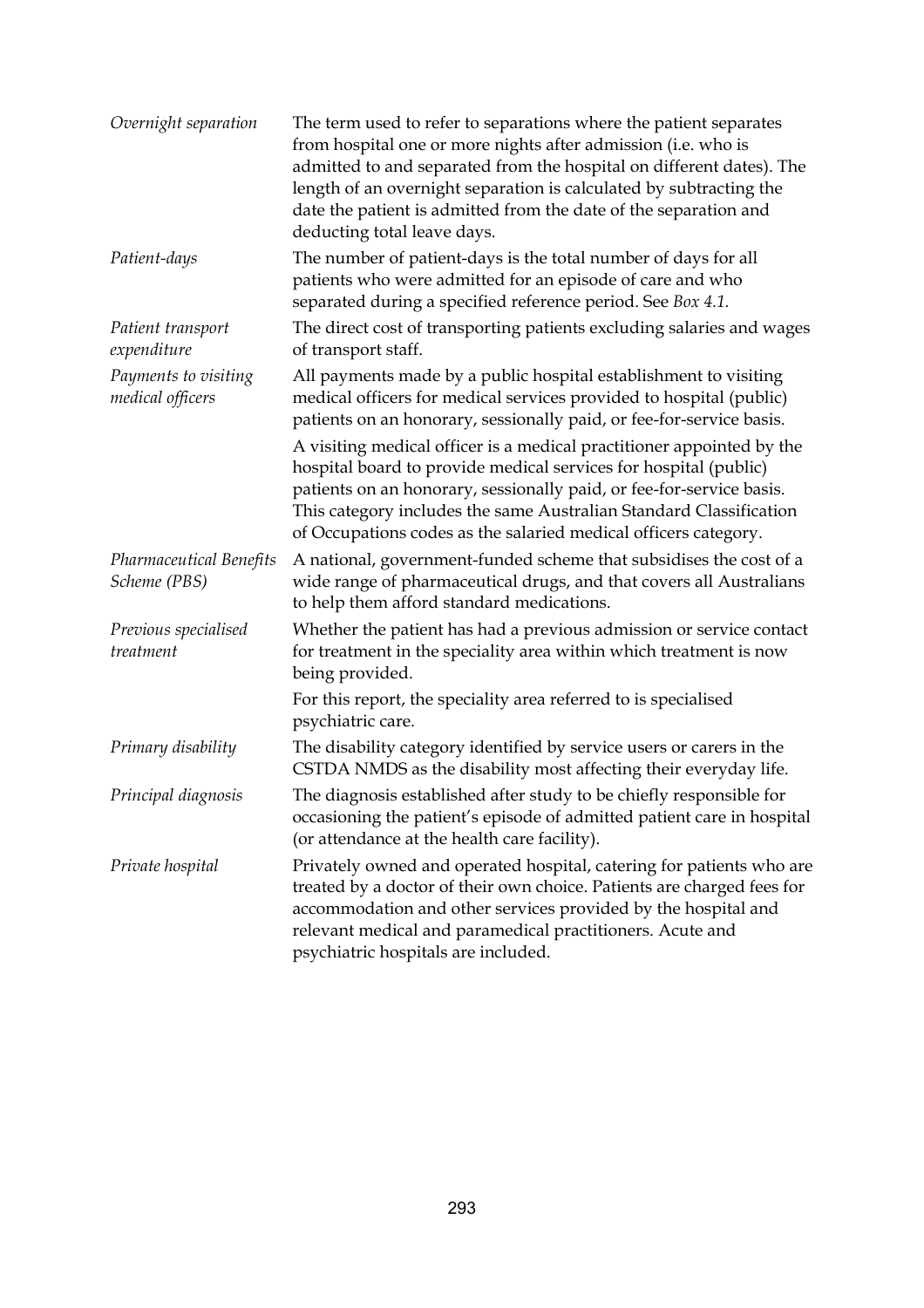| Private psychiatric<br>hospital | Establishments devoted primarily to the treatment and care of<br>admitted patients with psychiatric, mental or behavioural disorders.<br>These hospitals are licensed/approved by each state or territory<br>health authority and cater primarily for patients with psychiatric or<br>behavioural disorders.                                                                                                                                                    |
|---------------------------------|-----------------------------------------------------------------------------------------------------------------------------------------------------------------------------------------------------------------------------------------------------------------------------------------------------------------------------------------------------------------------------------------------------------------------------------------------------------------|
| Procedure                       | A clinical intervention that is surgical in nature, carries a procedural<br>risk, carries an anaesthetic risk, requires specialised training and/or<br>requires special facilities or equipment only available in the acute<br>care setting.                                                                                                                                                                                                                    |
| Psychiatric care days           | The number of days or part-days a patient spent in a specialised<br>psychiatric unit or ward. All leave days, including the day the<br>patient went on leave, are excluded.                                                                                                                                                                                                                                                                                     |
| Psychiatric disability          | Clinically recognisable symptoms and behaviour patterns frequently<br>associated with distress that may impair personal functioning in<br>normal social activity. Impairments of global or specific mental<br>functions may be experienced. Psychiatric disability may be<br>associated with schizophrenias, affective disorders, anxiety<br>disorders, addictive behaviours, personality disorders, stress,<br>psychosis, depression and adjustment disorders. |
|                                 | As defined in the National Community Services Data Dictionary,<br>Version 3.                                                                                                                                                                                                                                                                                                                                                                                    |
| Psychiatric hospitals           | Establishments devoted primarily to the treatment and care of<br>admitted patients with psychiatric, mental or behavioural disorders.                                                                                                                                                                                                                                                                                                                           |
| Psychiatrists                   | Medical practitioners who have been accepted as members of the<br>Royal Australian and New Zealand College of Psychiatrists<br>(RANZCP).                                                                                                                                                                                                                                                                                                                        |
| Public hospital                 | A hospital controlled by a state and territory health authority. Public<br>hospitals offer free diagnostics services, treatment, care and<br>accommodation to all eligible patients.                                                                                                                                                                                                                                                                            |
| Public acute care<br>hospital   | See Acute care hospitals.                                                                                                                                                                                                                                                                                                                                                                                                                                       |
| Reason for encounter            | The subjective reason/s given by the patient for seeing or contacting<br>the general practitioner. These can be expressed in terms of<br>symptoms, diagnoses or the need for a service.                                                                                                                                                                                                                                                                         |
| Recoveries                      | All revenue received that is in the nature of a recovery of<br>expenditure incurred. This includes:                                                                                                                                                                                                                                                                                                                                                             |
|                                 | income received from the provision of meals and<br>accommodation to members of staff of the hospital (assuming it<br>is possible to separate this from income from the provision of<br>meals and accommodation to visitors)                                                                                                                                                                                                                                     |
|                                 | income received from the use of hospital facilities by salaried<br>٠<br>medical officers exercising their rights of private practice and by<br>private practitioners treating private patients in hospital                                                                                                                                                                                                                                                      |
|                                 | other recoveries such as those relating to inter-hospital service<br>٠<br>where the revenue relates to a range of different costs and<br>cannot be clearly offset against any particular cost.                                                                                                                                                                                                                                                                  |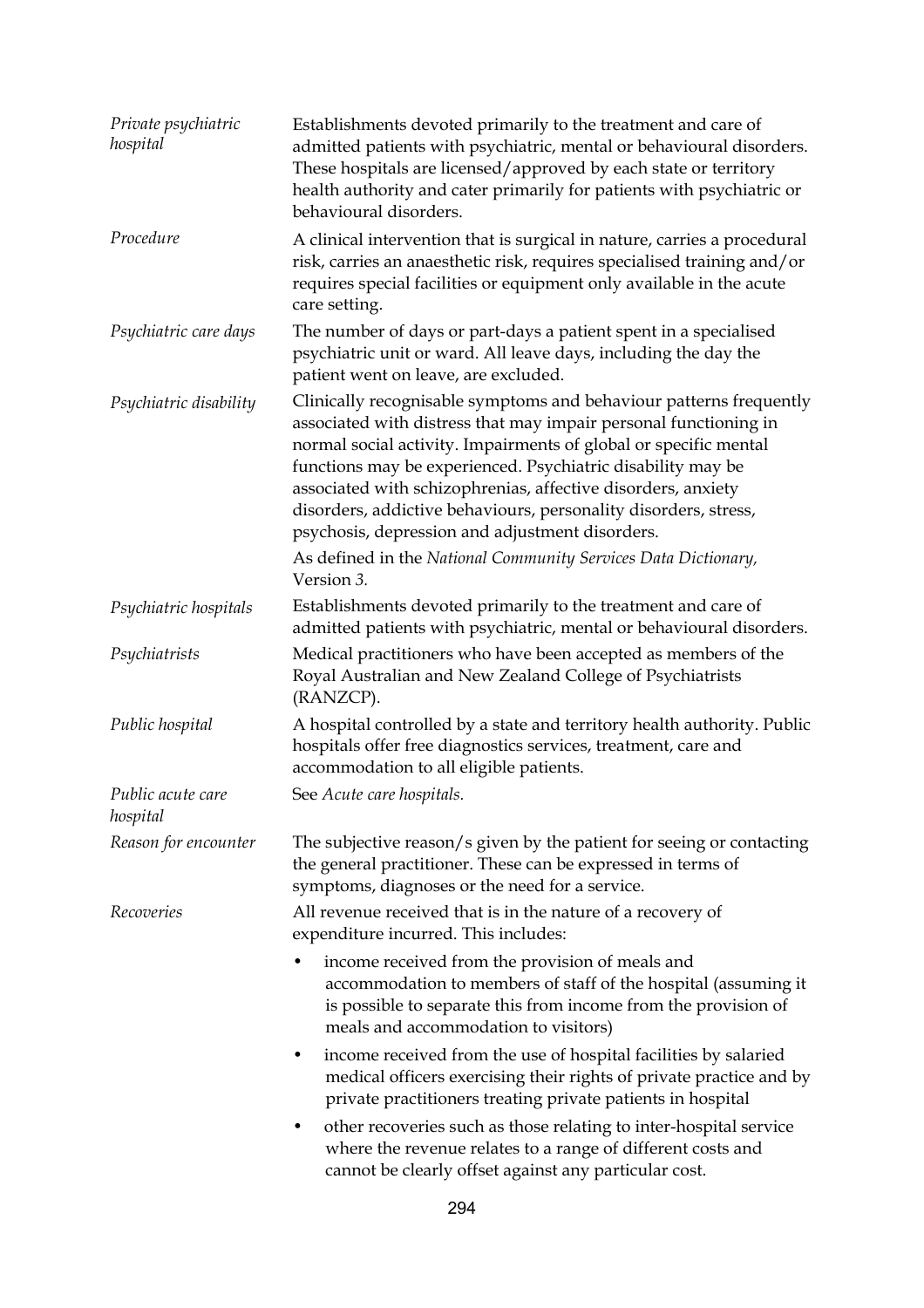| Recurrent expenditure                                    | Expenditure which recurs continually or frequently (e.g. salaries). It<br>is contrasted with capital expenditure, such as the cost of hospital<br>buildings and diagnostic equipment, for which expenditure is made<br>infrequently.                                                                             |
|----------------------------------------------------------|------------------------------------------------------------------------------------------------------------------------------------------------------------------------------------------------------------------------------------------------------------------------------------------------------------------|
| Registered nurses                                        | Nurses with at least a 3-year training certificate and nurses holding<br>postgraduate qualifications. Registered nurses must be registered<br>with a state or territory registration board.                                                                                                                      |
| Remoteness Area                                          | A classification of the remoteness of a location using the Australian<br>Standard Geographical Classification Remoteness Structure, based<br>on the Accessibility/Remoteness Index of Australia, which measures<br>the remoteness of a point based on the physical road distance to the<br>nearest urban centre. |
|                                                          | The classification is:                                                                                                                                                                                                                                                                                           |
|                                                          | Major cities                                                                                                                                                                                                                                                                                                     |
|                                                          | Inner regional                                                                                                                                                                                                                                                                                                   |
|                                                          | Outer regional                                                                                                                                                                                                                                                                                                   |
|                                                          | Remote<br>٠                                                                                                                                                                                                                                                                                                      |
|                                                          | Very remote                                                                                                                                                                                                                                                                                                      |
|                                                          | Migratory.                                                                                                                                                                                                                                                                                                       |
| Repairs and<br>maintenance<br>expenditure                | The costs incurred in maintaining, repairing, replacing and<br>providing additional equipment, maintaining and renovating<br>building and minor additional works. Expenditure of a capital<br>nature is not included here; nor are salaries and wages of repair and<br>maintenance staff.                        |
| Repatriation<br>Pharmaceutical Benefits<br>Scheme (RPBS) | A national, government-funded scheme that subsidises the cost of a<br>wide range of pharmaceuticals for the treatment of eligible veterans,<br>war widows and widowers and dependants.                                                                                                                           |
| Residential mental<br>health service                     | A residential mental health service is a specialised mental health<br>service that:                                                                                                                                                                                                                              |
|                                                          | employs mental health-trained staff on-site;                                                                                                                                                                                                                                                                     |
|                                                          | provides rehabilitation, treatment or extended care (to residents<br>provided with care intended to be on an overnight basis; in a<br>domestic-like environment); and                                                                                                                                            |
|                                                          | encourages the resident to take responsibility for their daily<br>living activities.                                                                                                                                                                                                                             |
|                                                          | These services include those that employ mental health-trained staff<br>on-site 24 hours per day and other services with less intensive<br>staffing. However, all these services employ on-site mental health<br>trained staff for some part of each day.                                                        |
| Resident                                                 | A person who receives specialised mental health residential care<br>intended to be for a minimum of one night.                                                                                                                                                                                                   |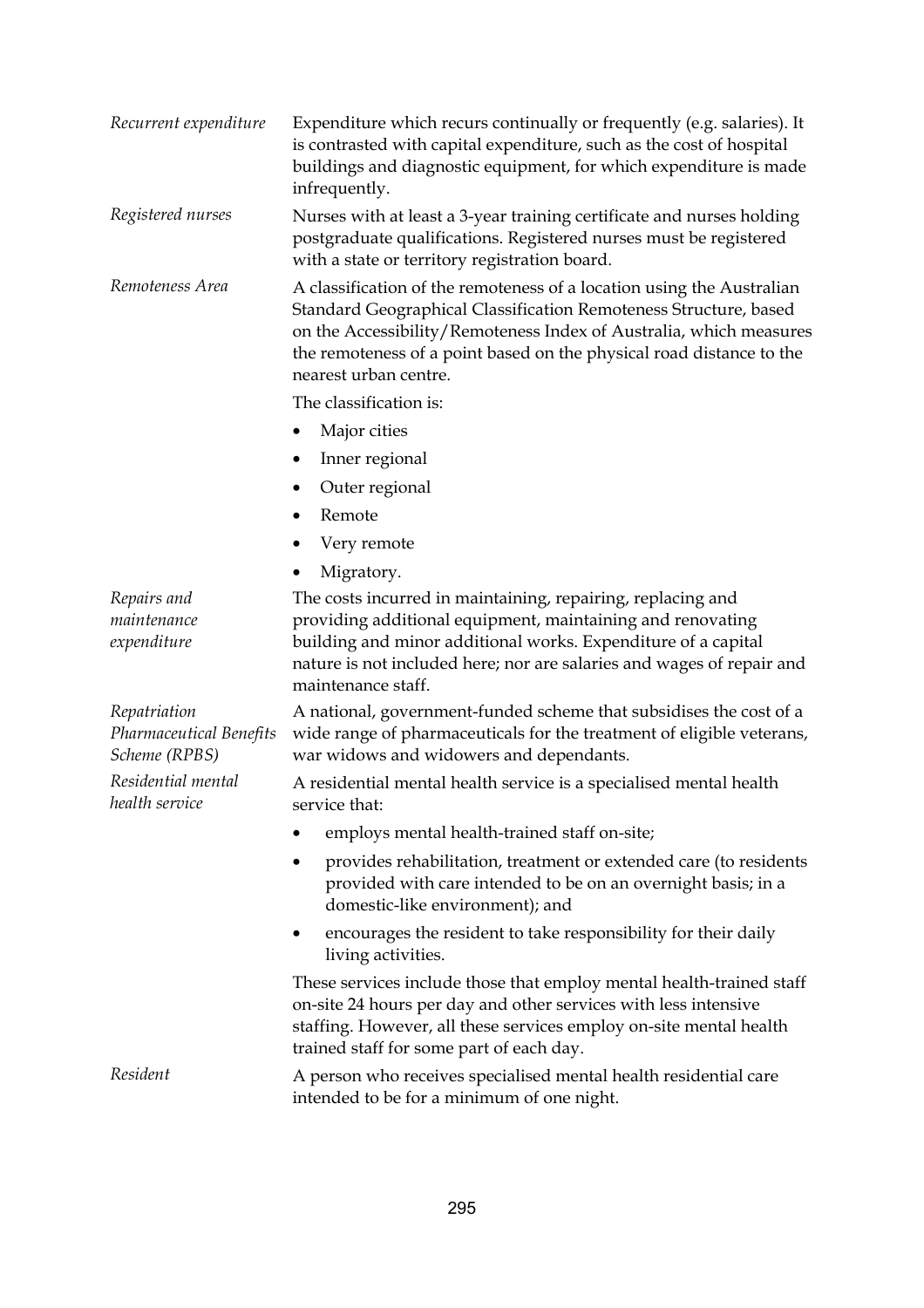| Rural, remote and<br>metropolitan region                | Capital cities: statistical division                                                                                                                                                                                                                                                                     |
|---------------------------------------------------------|----------------------------------------------------------------------------------------------------------------------------------------------------------------------------------------------------------------------------------------------------------------------------------------------------------|
|                                                         | Other metropolitan centres: urban centres with a population of<br>100,000 or more                                                                                                                                                                                                                        |
|                                                         | Large rural centres (index of remoteness < 10.5): urban centre<br>٠<br>with a population between 25,000 and 99,999                                                                                                                                                                                       |
|                                                         | Small rural centres (index of remoteness < 10.5): urban centres<br>٠<br>with a population between 10,000 and 24,999                                                                                                                                                                                      |
|                                                         | Other rural areas (index of remoteness < 10.5): urban centres<br>٠<br>with a population less than 10,000                                                                                                                                                                                                 |
|                                                         | Remote centres (index of remoteness > 10.5): urban centres with<br>٠<br>a population greater than 4,999                                                                                                                                                                                                  |
|                                                         | Other remote areas (index of remoteness $>$ 10.5): urban centres<br>٠<br>with a population less than 5,000.                                                                                                                                                                                              |
|                                                         | For more information see Rural, Remote and Metropolitan Areas<br>Classification, 1991 Census Edition (DPIE & DHSH 1994).                                                                                                                                                                                 |
| Salaried medical officers                               | Medical officers engaged by the hospital on a full-time or part-time<br>salaried basis.                                                                                                                                                                                                                  |
| Salaries and wages<br>expenditure                       | Salary and wage payments for all employees of the establishment<br>(including contract staff employed by an agency, provided staffing<br>data are also available). This includes all paid leave (recreation, sick<br>and long-service) and salary and wage payments relating to workers<br>compensation. |
| Same-day patients                                       | A patient who is admitted and who separates on the same date.                                                                                                                                                                                                                                            |
| Same-day separation                                     | The term used to refer to separations where the patient separates<br>from hospital on the same day as being admitted (i.e. who is<br>admitted to hospital and who separates from the hospital on the<br>same date).                                                                                      |
| Separation                                              | Separation is the process by which an episode of care for an<br>admitted patient ceases. The treatment and/or care provided to a<br>patient prior to separation occurs over a period of time and can<br>occur in hospital and/or in the person's home (for hospital-in-the-<br>home patients).           |
|                                                         | A separation may be formal or statistical.                                                                                                                                                                                                                                                               |
|                                                         | Formal separation is the administrative process by which a hospital<br>records the cessation of treatment and/or care and/or<br>accommodation of a patient.                                                                                                                                              |
|                                                         | Statistical separation is the administrative process by which the<br>hospital records the cessation of an episode of care for a patient<br>within the one hospital stay.                                                                                                                                 |
|                                                         | See Box 4.1.                                                                                                                                                                                                                                                                                             |
| Source of referral to<br>public psychiatric<br>hospital | Source from which the person was transferred/referred to the public<br>psychiatric hospital.                                                                                                                                                                                                             |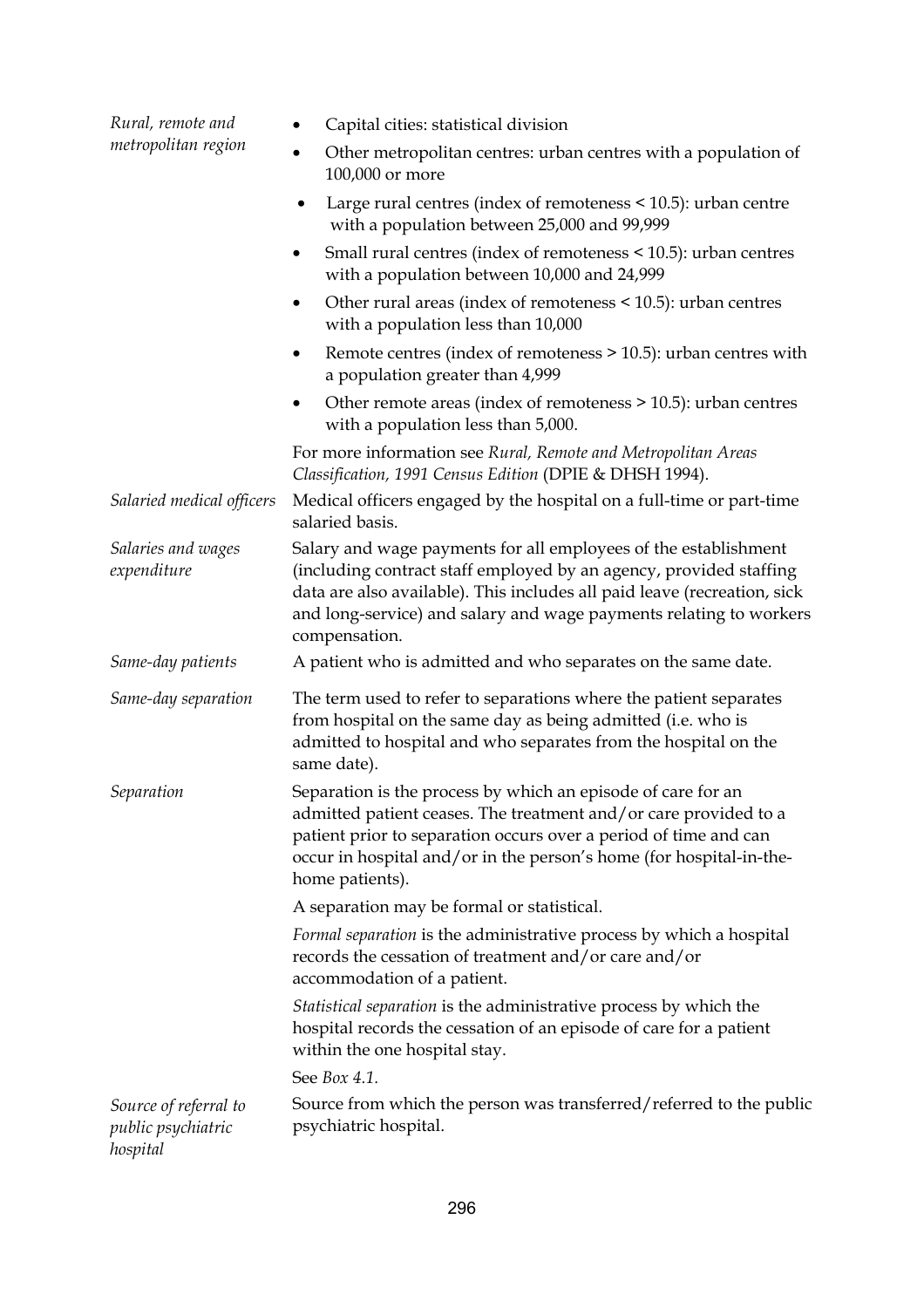| Specialised psychiatric<br>care | Care provided by a facility or unit dedicated to the treatment or care<br>of patients with psychiatric conditions.                                                                                                                                                                                                                              |
|---------------------------------|-------------------------------------------------------------------------------------------------------------------------------------------------------------------------------------------------------------------------------------------------------------------------------------------------------------------------------------------------|
| Statistical separation          | The administrative process by which a hospital records the cessation<br>of an episode of care for a patient within one hospital stay.                                                                                                                                                                                                           |
| Superannuation<br>payments      | Contributions paid or (for an emerging cost scheme) that should be<br>paid (as determined by an actuary) on behalf of establishment<br>employees either by the establishment or a central administration<br>such as a state health authority, to a superannuation fund providing<br>retirement and related benefits to establishment employees. |
| Visiting medical officer        | A medical practitioner appointed by the hospital board to provide<br>medical services for hospital (public) patients on an honorary,<br>sessionally paid, or fee-for-service basis.                                                                                                                                                             |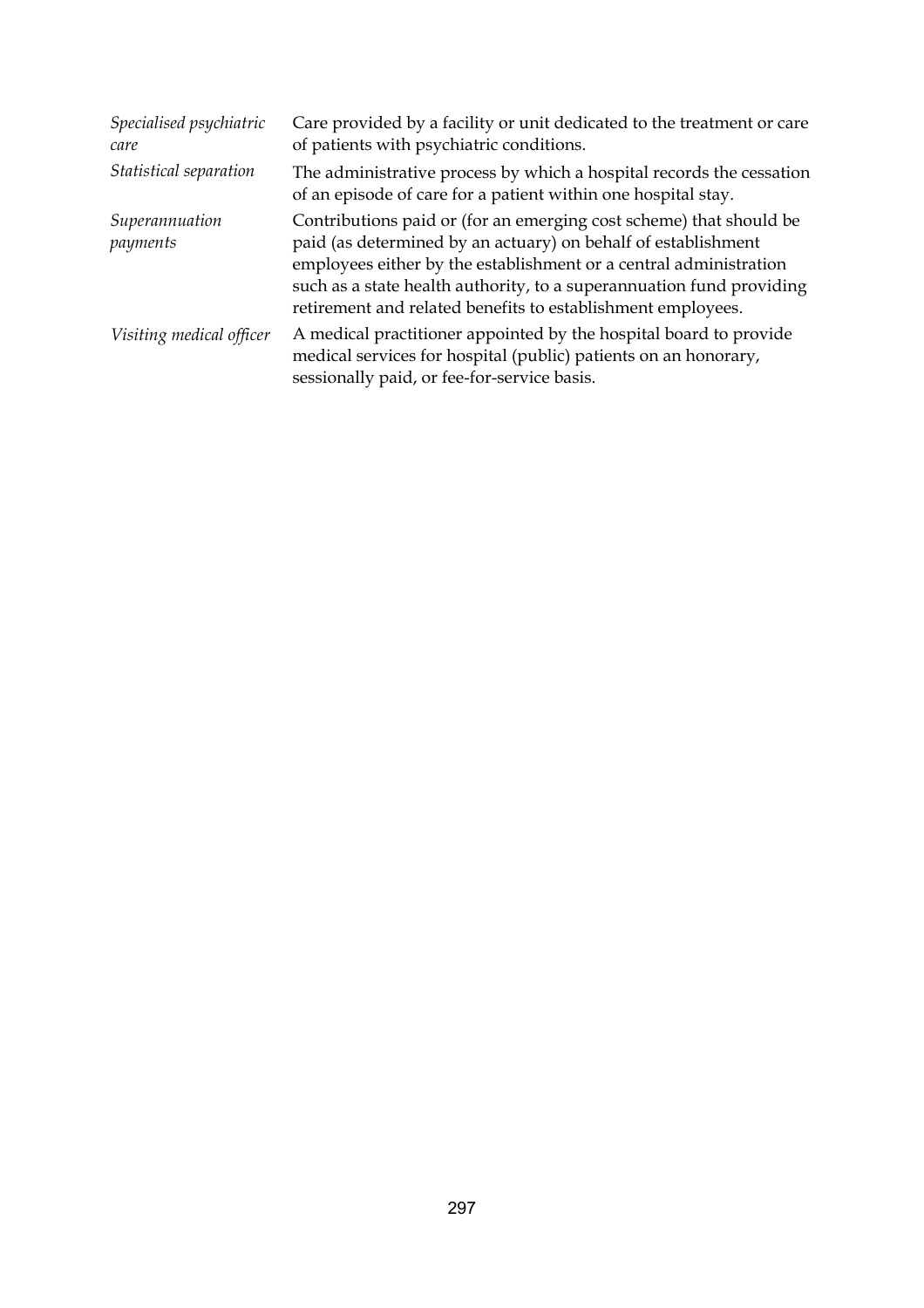## **References**

ABS (Australian Bureau of Statistics) 1998. Mental health and wellbeing, profile of adults, Australia, 1997. ABS cat. no. 4326.0. Canberra: ABS.

ABS 2004. Private hospitals, Australia, 2002–03. Canberra: ABS.

Access Economics 2002. Schizophrenia: costs – an analysis of the burden of schizophrenia and related suicide in Australia. Australia: SANE Australia.

AHMAC (Australian Health Ministers' Advisory Council) 1997. Evaluation of the national mental health strategy: final report. Canberra: Department of Health and Family Services.

AIHW (Australian Institute of Health and Welfare) 2000. Australian hospital statistics 1998– 99. Health Services Series no. 11. Canberra: AIHW.

AIHW 2001a. National health data dictionary, version 11. AIHW cat. no. HWI 36. Canberra: AIHW.

AIHW 2001b. Mental health services in Australia 1998–99. Health Services Series no. 2. Canberra: AIHW.

AIHW 2002a. Mental health services in Australia 1999–00. Health Services Series no. 3. Canberra: AIHW.

AIHW 2002b. Australian hospital statistics 2000–01. Health Services Series no. 16. Canberra: AIHW.

AIHW 2003a. Mental health services in Australia 2000–01. Health Services Series no. 4. Canberra: AIHW.

AIHW 2003b. Nursing labour force 2002. Canberra: AIHW.

AIHW 2003c. Health and community services labour force 2001. Canberra: AIHW.

AIHW 2003d. Disability support services 2002: national data on services provided under the Commonwealth/State Disability Agreement. Disability Services Series no. 31. Canberra: AIHW.

AIHW 2003e. Medical labour force 2001. Canberra: AIHW.

AIHW 2004a. Mental health services in Australia 2001–02. Mental Health Series no. 5. Canberra: AIHW.

AIHW 2004b. Health system costs of disease 2000–2001. Health expenditure series no. 19. Canberra: AIHW.

AIHW 2004c. Community mental health care 2000—2001: Review of data collected under the National Minimum Data Set for Community Mental Health Care. AIHW cat. no. HWI 66. Canberra: AIHW (Resources Division Working Paper no 2).

AIHW 2004d. Australian hospital statistics 2002–03. AIHW cat. no. HSE 32. Canberra: AIHW.

AIHW 2004e. Medical labour force 2002. Health Services Series no.22. Canberra: AIHW

AIHW 2004f. National community services data dictionary, version 3. Canberra: AIHW.

AIHW 2004g. Disability support services 2002–03: the first six months of data from the Commonwealth State/Territory Disability Agreement National Minimum Data set. AIHW cat. no. DIS 35. Canberra: AIHW (Disability Series).